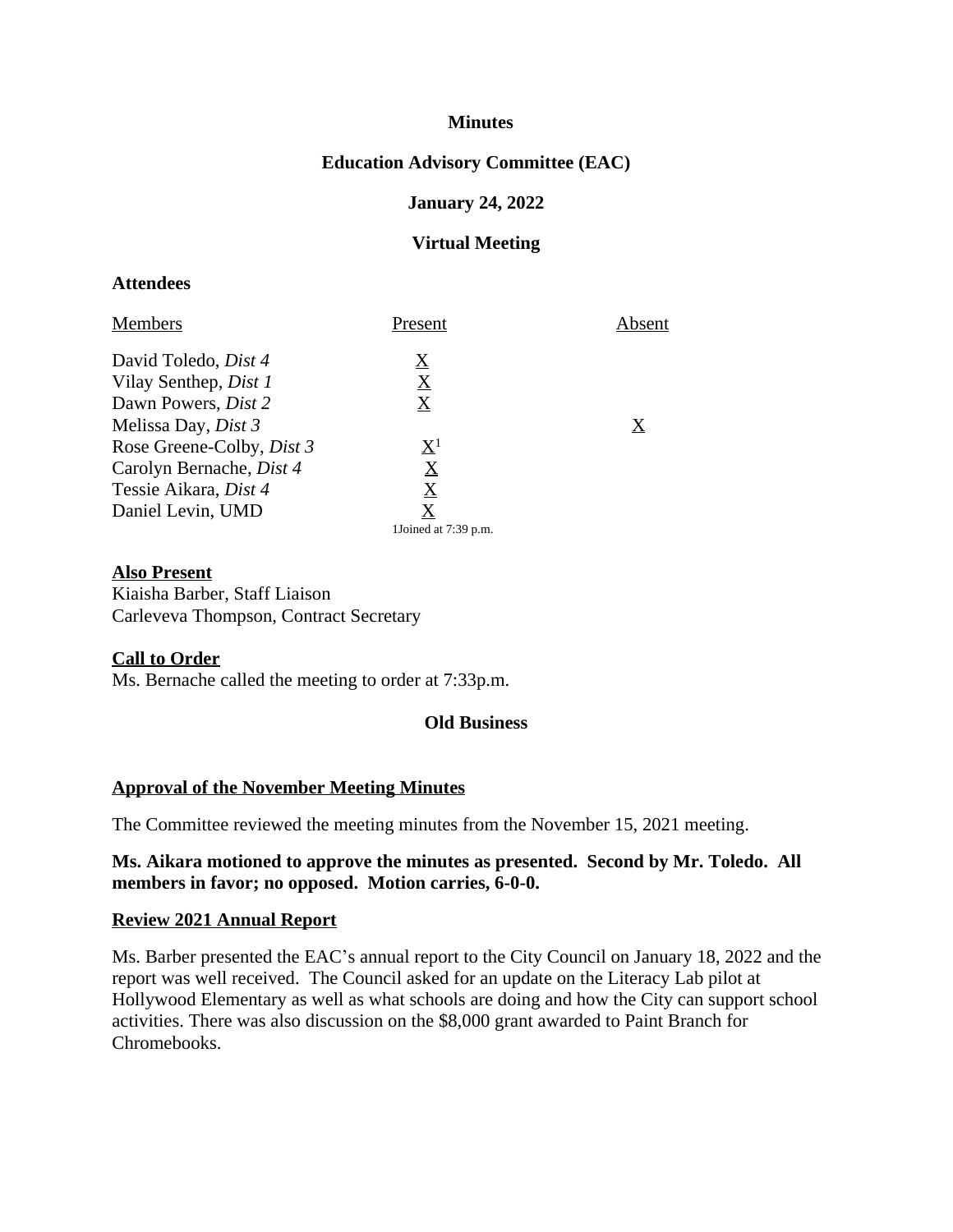It was suggested for the EAC to provide more guidelines on what the funding from EAC grants can be used for at the schools. The Committee will review and refine the school grant applications at the next scheduled meeting.

Ms. Bernache informed the Committee of a program called Edgenuity that can be used in schools for students that are not at grade level and can help bring the students up to grade level. If the Committee is interested, Ms. Bernache will contact a representative to provide more information to the Committee.

Mr. Levin stated that students from the University of Maryland can be available for free tutoring through Zoom. Mr. Levin will check to see if there is still availability.

Councilmember Mackie asked Ms. Bernache if the EAC can find more information on the proposed boundary changes of several schools and how the changes would affect the City. Committee members will ask parents if they can provide more information as well as any concerns on the proposed boundary changes.

# **Next Steps for Achievement Recognition Strategies**

The signs are ready for pick up and are currently at the new City Hall. Ms. Barber will have the signs moved to the Youth and Family Services building for easier access.

Ms. Powers drafted a letter that will be provided to the school principals. The Committee will review the drafted letter and provide their input on how the signs will be distributed.

# **EAC Education Grants**

The Committee reviewed the following grant application:

Cherokee Lane Elementary - \$2,750 for After School Kindergarten Virtual Enrichment Program

# **Mr. Toledo motioned to approve Cherokee Lane's grant application. Second by Ms. Greene-Colby. All members in favor; no opposed. Motion carries, 7-0-0.**

High Point High School, Parkdale High School and Hollywood Elementary have not submitted grant applications.

## **New Business**

# **Spring Book Distribution**

The Committee will plan a book distribution in April or May to provide summer reading for students. Ms. Bernache suggested to see what City events are being held in April or May in which a book distribution can be held. Mr. Toledo suggested the Brunch with a Bunny event that is held for Easter and is hosted by the Recreation Board as an option. Ms. Barber has a meeting with the new City Event Planner and can inform the Committee of any upcoming events.

# **Next Meeting**

The next meeting is scheduled on February 28, 2022.